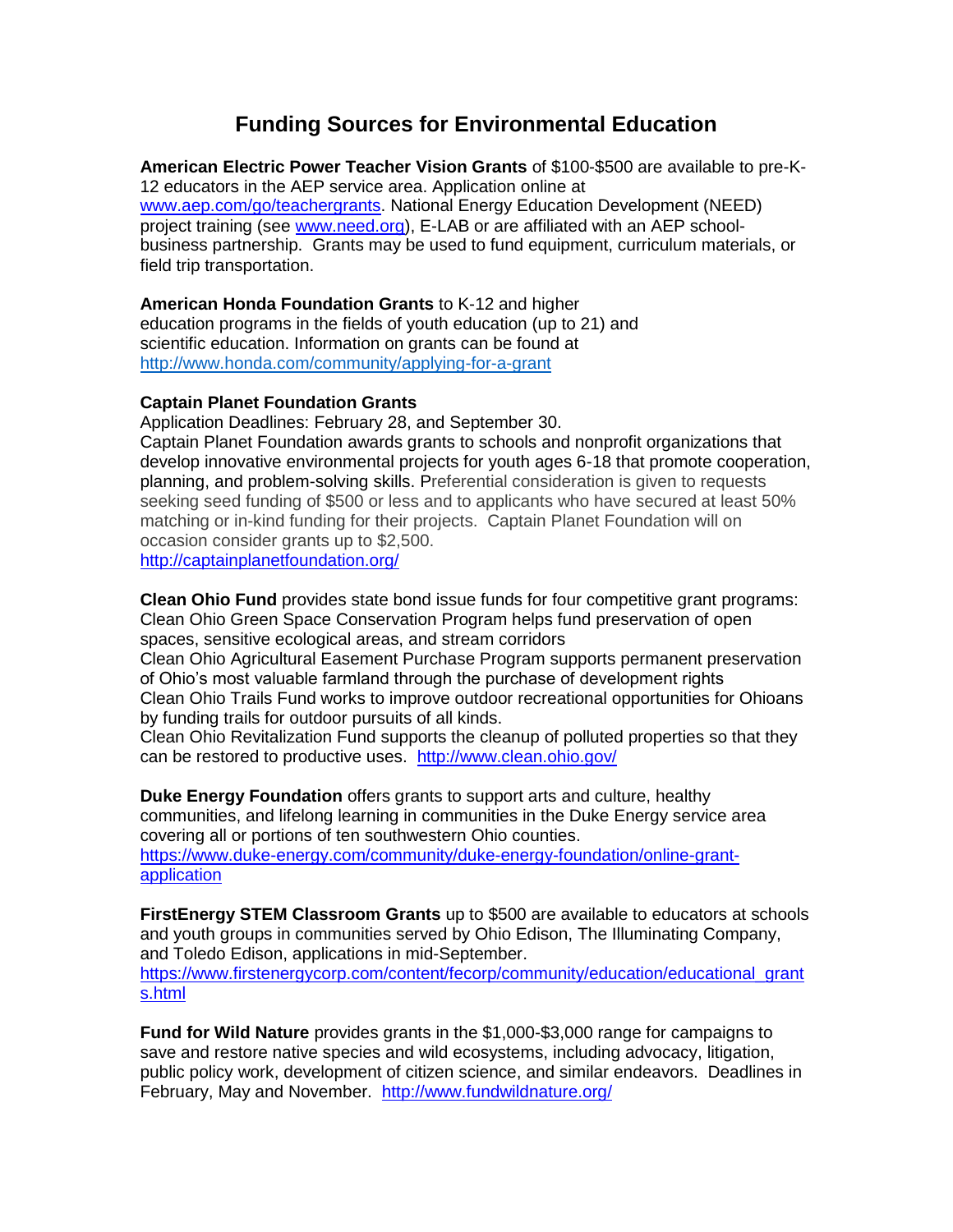**Green Communities Sustainability Training Grants** up to \$5,000 for affordable housing developers to maximize the health, economic and environmental benefits of green development throughout the project's life cycle. This grant program provides an opportunity to transfer the design knowledge that informed the Green Communities planning and construction process to the residents, as well as operations and management staff. [http://www.enterprisecommunity.org/financing-and](http://www.enterprisecommunity.org/financing-and-development/grants)[development/grants](http://www.enterprisecommunity.org/financing-and-development/grants)

**Greenworks Grants** of \$200 - \$2,000 are available from Project Learning Tree at the national level, for projects involving youth, adults in communities, with positive environmental effects. Someone trained in Project Learning Tree activities should be involved. [http://www.plt.org/greenworks.](http://www.plt.org/greenworks) Tip: Request a letter of support from the Ohio PLT office, 614-265-6657 or [plt@dnr.ohio.gov.](mailto:plt@dnr.ohio.gov)

**Green School Project** pays schools and nonprofit organizations to recycle their inkjet and laser printer cartridges as well as cell phones and PDA devices. [www.greenschoolproject.com](http://www.greenschoolproject.com/)

**Lake Erie Protection Fund** awards small grants (up to \$15,000) quarterly for research, monitoring, demonstration and education projects concerning Lake Erie, its shoreline and watershed, with funding from the Lake Erie License Plate program. Larger grants are also awarded annually for specific priorities. <http://www.lakeerie.ohio.gov/LakeErieProtectionFund.aspx>

**Learn and Serve America** provides grants to schools, colleges, and nonprofit groups to support efforts to engage more than 26,000 Ohio students in community service linked to academic achievement and the development of civic skills. <http://www.learnandserve.gov/>

**Lowe's Outdoor Classroom Grant Program** was created to provide outdoor, hands-on science education to students in grades K-12 and assist schools in enhancing their core curriculum in all subjects. This grant program was created to provide schools with additional resources to improve their science curriculum by engaging students in handson experiences outside the traditional classroom. All U.S. K-12 public schools are welcome to apply.

<http://www.toolboxforeducation.com/>

#### **Martha Holden Jennings Foundation Grants to Educators and Open Grants**

provide Ohio secular primary and secondary school educators with grants up to \$3,000 and open grants to Ohio secular school districts and universities. [http://www.mhjf.org](http://www.mhjf.org/)

#### **National Geographic Society Education Foundation**

The foundation's teacher grants are awarded to educators to facilitate their work in the classroom, school, district, and/or community. Projects that feature outreach to urban areas are particularly encouraged. In accordance with its mission, the foundation seeks to fund projects in either of two broad categories: 1) promoting geographic knowledge through education, and 2) promoting stewardship of natural and cultural resources. <https://www.nationalgeographic.org/education/programs/education-foundation/>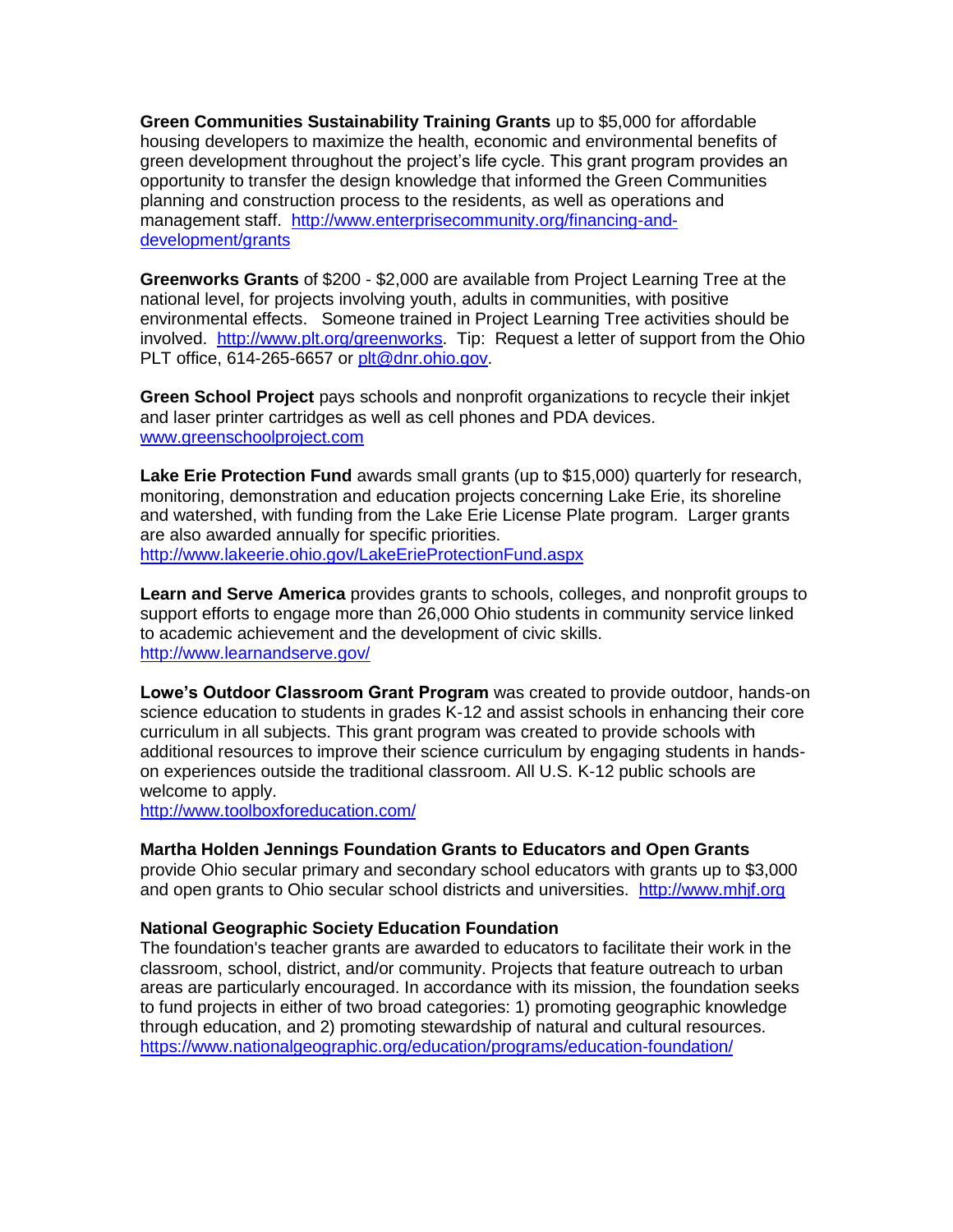**National Wildlife Federation Grants for WILD School Sites** offered periodically to help schools create certified wildlife habitats on school grounds. <http://www.nwf.org/schoolyardhabitats/>

**NOAA Environmental Literacy Grant Program (ELP)** funding opportunity for informal/nonformal science education supporting projects that engage the public in educational activities that utilize emerging and/or advanced technologies and leverage NOAA assets to improve understanding and stewardship of the local and global environment. These projects include: Professional development or training for K12 teachers and informal educators; Development or modification of instructional materials for K-12 students, teachers and/or informal educators; Experiential learning for youth and families; Citizen science; Civic engagement ; Development of broadcast media products ; Public opinion research; Installations and creation of content and educational programming for Science on a Sphere and other spherical display systems at Informal Science Education institutions ; Other types of exhibits for science centers, museums and aquariums, with specific focus on building capacity to incorporate real-time science information. [http://www.oesd.noaa.gov/funding\\_opps.html](http://www.oesd.noaa.gov/funding_opps.html)

**The North Face Explore Fund** supports organizations that encourage youth outdoor participation, focusing primarily on creating more connections of children to nature, increasing access to both front and backcountry recreation, as well as education for personal and environmental health. Grants up to \$2,500. [www.outdoornation.org/grants](http://www.outdoornation.org/grants)

**Ohio Chemistry Technology Foundation o**ffers a stipend for teachers attending the annual "Teachers, Industry, and the Environment" conference in October, <http://www.ohiochemistry.org/>

**Ohio Department of Development** grant programs include the Clean Ohio Fund, Ohio Energy Gateway Fund, community development block grants, home weatherization projects, diesel emission reduction grants, and tax credits and other financial assistance for businesses. [http://development.ohio.gov/.](http://development.ohio.gov/) Click on "Community" and then "Target of Opportunity Grants" [https://development.ohio.gov/cs/cs\\_cdbgd\\_grant.htm.](https://development.ohio.gov/cs/cs_cdbgd_grant.htm)

**Ohio Department of Natural Resources** grant programs include Nature Works grants, the Land and Water Conservation Fund, the Clean Ohio Trails Fund, STEP OUTSIDE, Project WILD school sites grants, and grants for recycling market development, restoration of wetlands and acid mine drainage areas, nonpoint source education, and watershed coordinators, among many others. These are summarized at [http://ohiodnr.gov/grants.](http://ohiodnr.gov/grants)

**Ohio Environmental Education Fund** mini grants of \$500 - \$5,000 are offered by the Ohio EPA Office of Environmental Education, with application deadlines every January 15 and July 15. [www.epa.ohio.gov/oee](http://www.epa.ohio.gov/oee) Projects must show how education activities will align with Ohio's Academic Content Standards. Construction activities are not eligible. Larger grants up to \$50,000 are also available, but much more competitive. Tip: Submit a draft early to the OEEF staff for a pre-review. (614) 644-2873.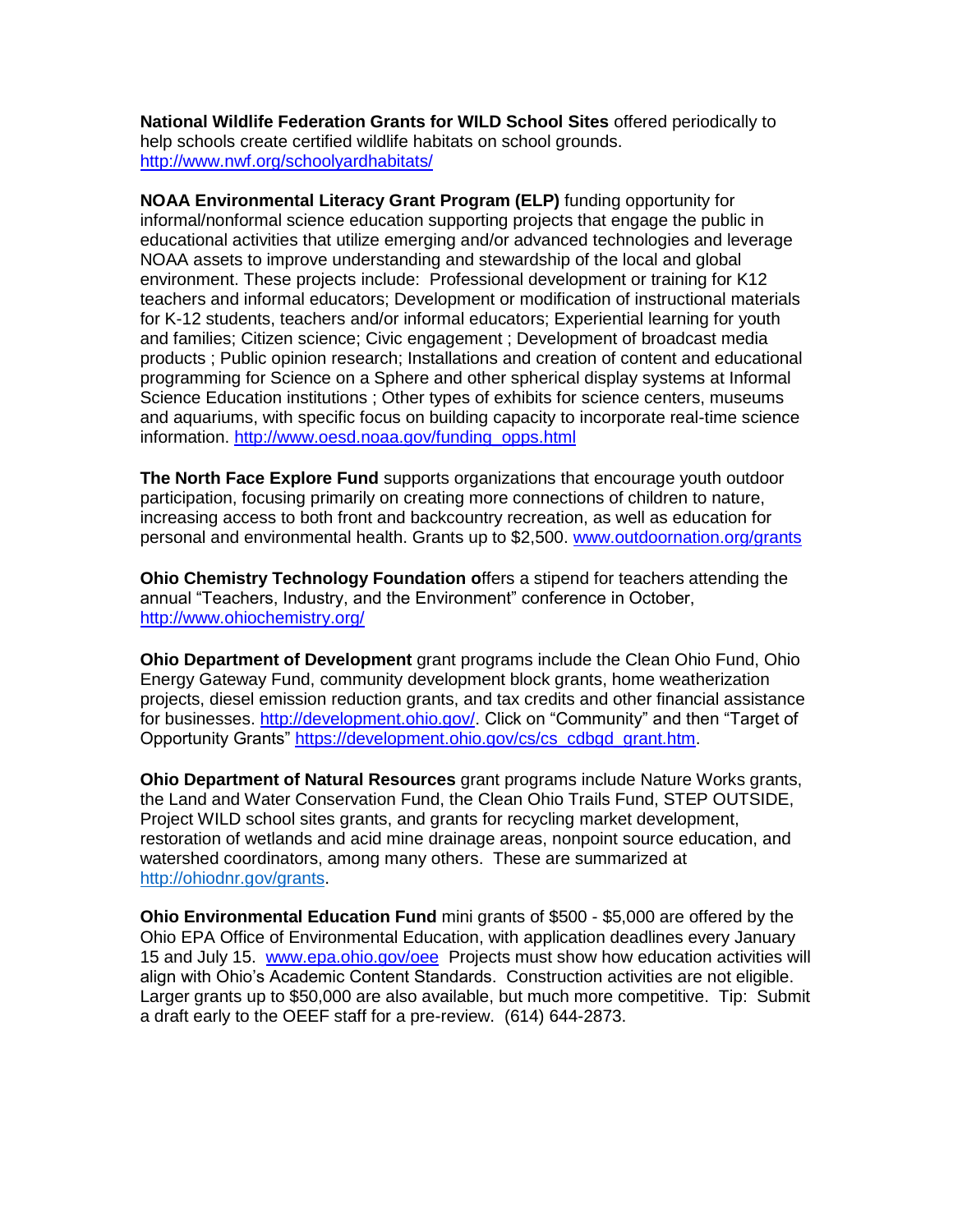**Ohio EPA 319 grants** (named for Section 319 of the Clean Water Act) pass federal funds through to local watershed organizations to improve water quality. These sometimes include funding for education components [http://www.epa.ohio.gov/dsw/nps/index.aspx.](http://www.epa.ohio.gov/dsw/nps/index.aspx) Contact your local watershed coordinator. Tip: Find your watershed coordinator via the Ohio Watershed Network, <http://ohiowatersheds.osu.edu/>

**Outdoor Nation Grants** from the Outdoor Foundation and partners, provide up to \$2500 for youth-led projects to connect young people with the outdoors. <http://www.outdoornation.org/grants>

**The Procter & Gamble Fund/Live, Learn and Thrive** provides support to nonprofit organizations located in the communities where the company has a major presence, such as Cincinnati. The company's areas of interest include: education, arts and culture, community improvement, and environment.

[http://www.pg.com/en\\_US/sustainability/social\\_responsibility/grant\\_application.shtml](http://www.pg.com/en_US/sustainability/social_responsibility/grant_application.shtml)

**Qwest Foundation** awards grants for community-based programs in the area of preK-12 education.

[http://www.centurylink.com/Pages/AboutUs/Community/Education/teachersAndTechnolo](http://www.centurylink.com/Pages/AboutUs/Community/Education/teachersAndTechnology.jsp) [gy.jsp](http://www.centurylink.com/Pages/AboutUs/Community/Education/teachersAndTechnology.jsp)

**Science Education Council of Ohio** awards six \$500 grants each year to science teachers who are their members. Application online, [www.secoonline.org/awards](http://www.secoonline.org/awards)

**Toshiba America Foundation** provides grants to support innovative projects designed by math and science teachers to make their own classrooms more exciting and successful for students. <http://www.toshiba.com/tafpub/jsp/home/default.jsp>

**Toyota Tapestry grants** up to \$50,000 and mini grants up to \$2,500 are available to science teachers and administered by the National Science Teachers Association, <http://www.nsta.org/pd/tapestry/>

**US EPA Environmental Education grants** are awarded through both the national Office of Environmental Education [www.epa.gov/enviroed/grants.html](http://www.epa.gov/enviroed/grants.html) and smaller grants (but less competition) through the Region 5 office in Chicago (contact Megan Gavin at [gavin.megan@epa.gov\)](mailto:gavin.megan@epa.gov). Application is usually announced in the Federal Register in September, with deadlines in November.

## **USEPA Five Star Restoration Grants**

The Five Star Restoration Program brings together students, conservation corps, other youth organizations, citizen groups, corporations, landowners and government agencies to provide environmental education through projects that restore streambanks and wetlands. Grants are approximately \$10,000 per project. <http://www.epa.gov/owow/wetlands/restore/5star/>